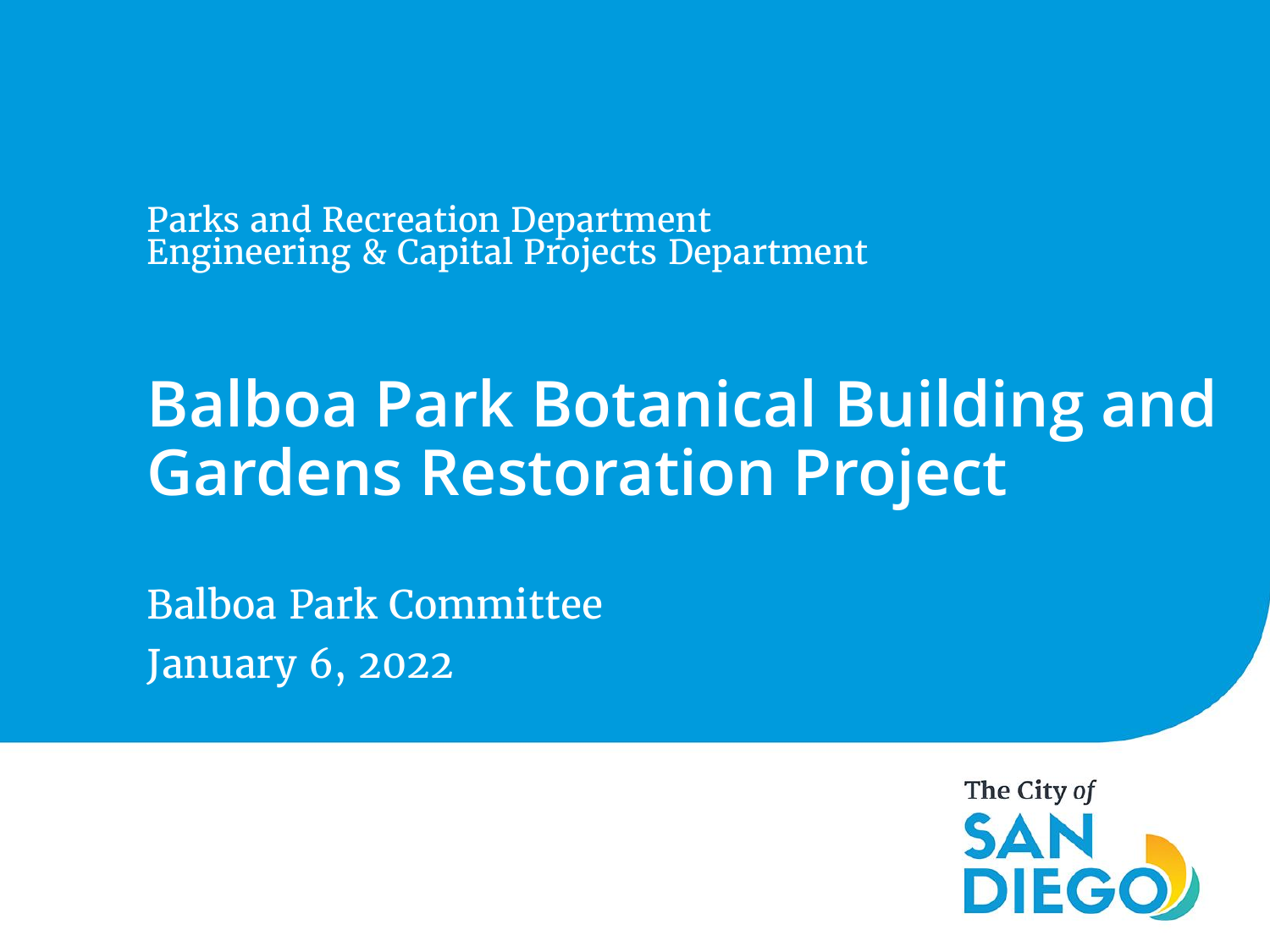

- Partnership between City of San Diego and FBP
- Phase I: Building restoration and reconstruction
	- Project Funds: \$13.4M from City & \$8M State grant
	- Design Builder: EC Constructors & Platt/Whitelaw Architects
	- Construction Mobilization: January 2022
	- Project Completion Target: Summer 2023
- Phase II: Botanical collection and gardens restoration
	- Spearheaded by Forever Balboa Park
	- Philanthropy and National Parks Service grant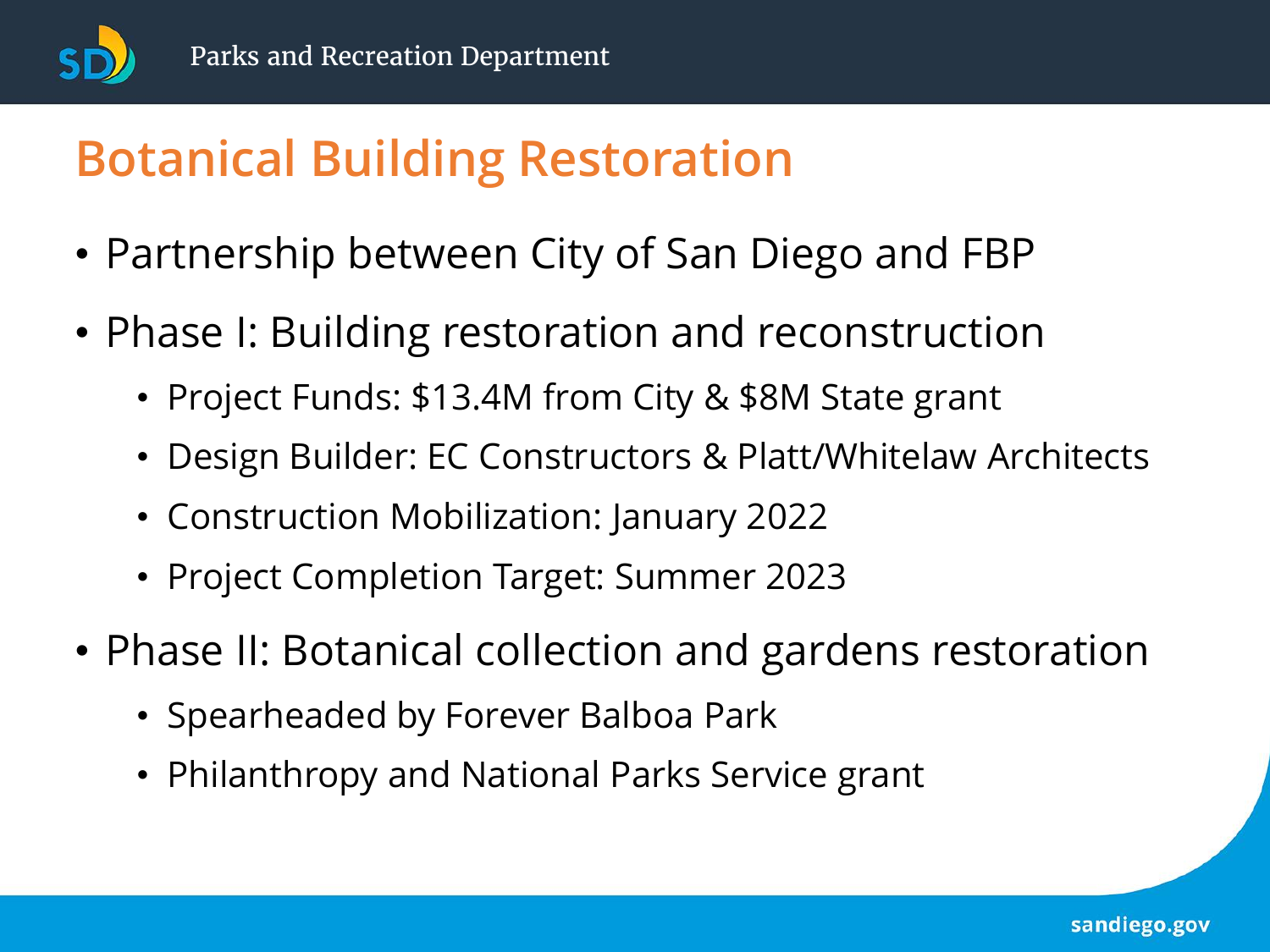

#### • Key Milestones\*

- $\circ$  January 1, 2022 Building Closes to Public Access
- $\circ$  Mid Late January Fencing Installation and Site Mobilization
- o Early Late January -- Plant Salvage & Relocation, Disposal & Protect-in-Place
- o Early February Early March Plant Salvage & Relocation to Nursery
- o Late February Drain Pond
- o Late February Mid March Temporary Irrigation Installation & Tree Protect-in-Place
- $\circ$  January March 2022 Geotechnical Testing
- o March April 2022 Phase I Construction Begins
- o Spring / Summer 2023 Phase I Completion

\*Dates are estimates and are subject to change.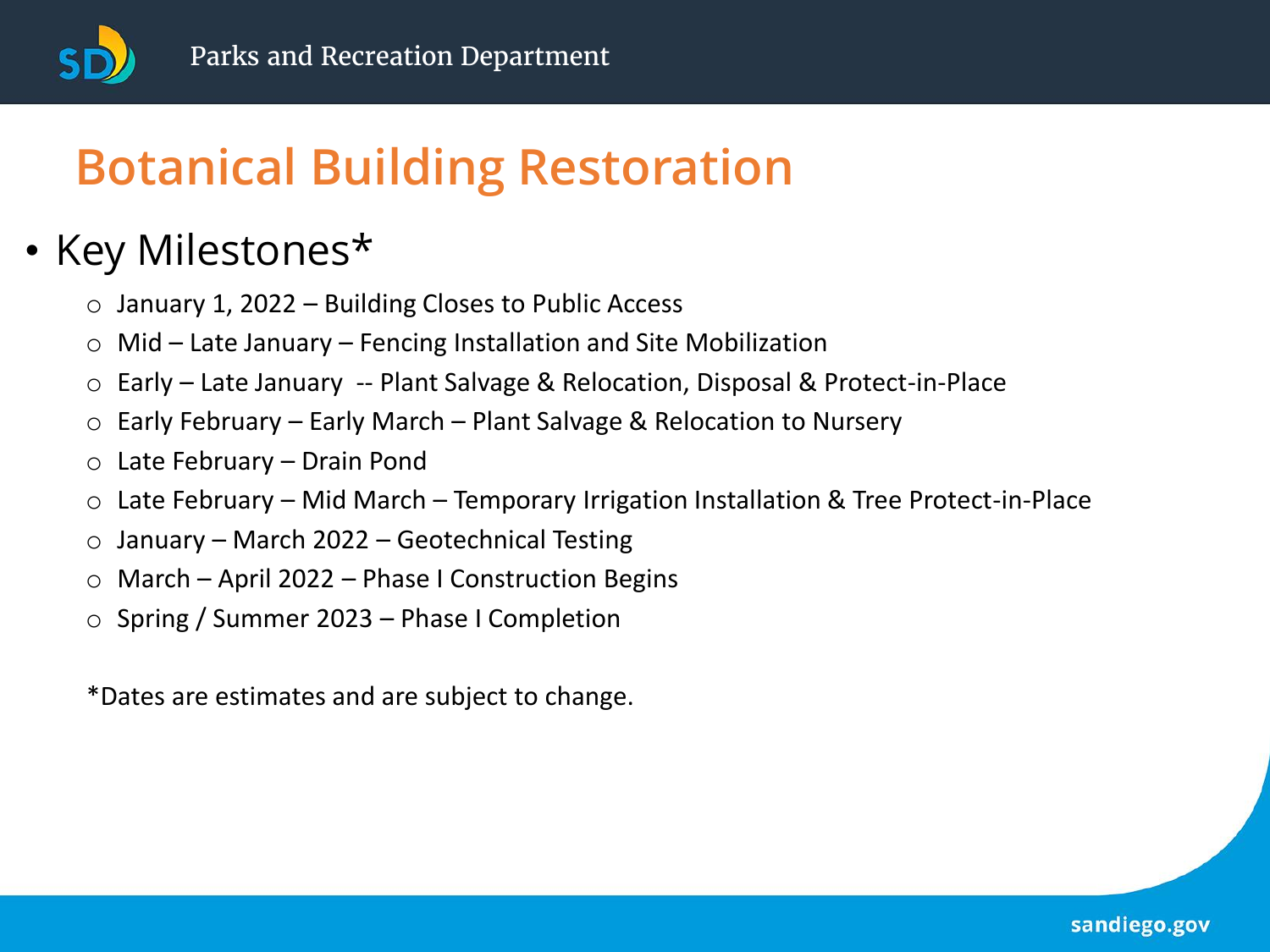

- Fencing Proposal
	- Simon Maletic, EC Constructors